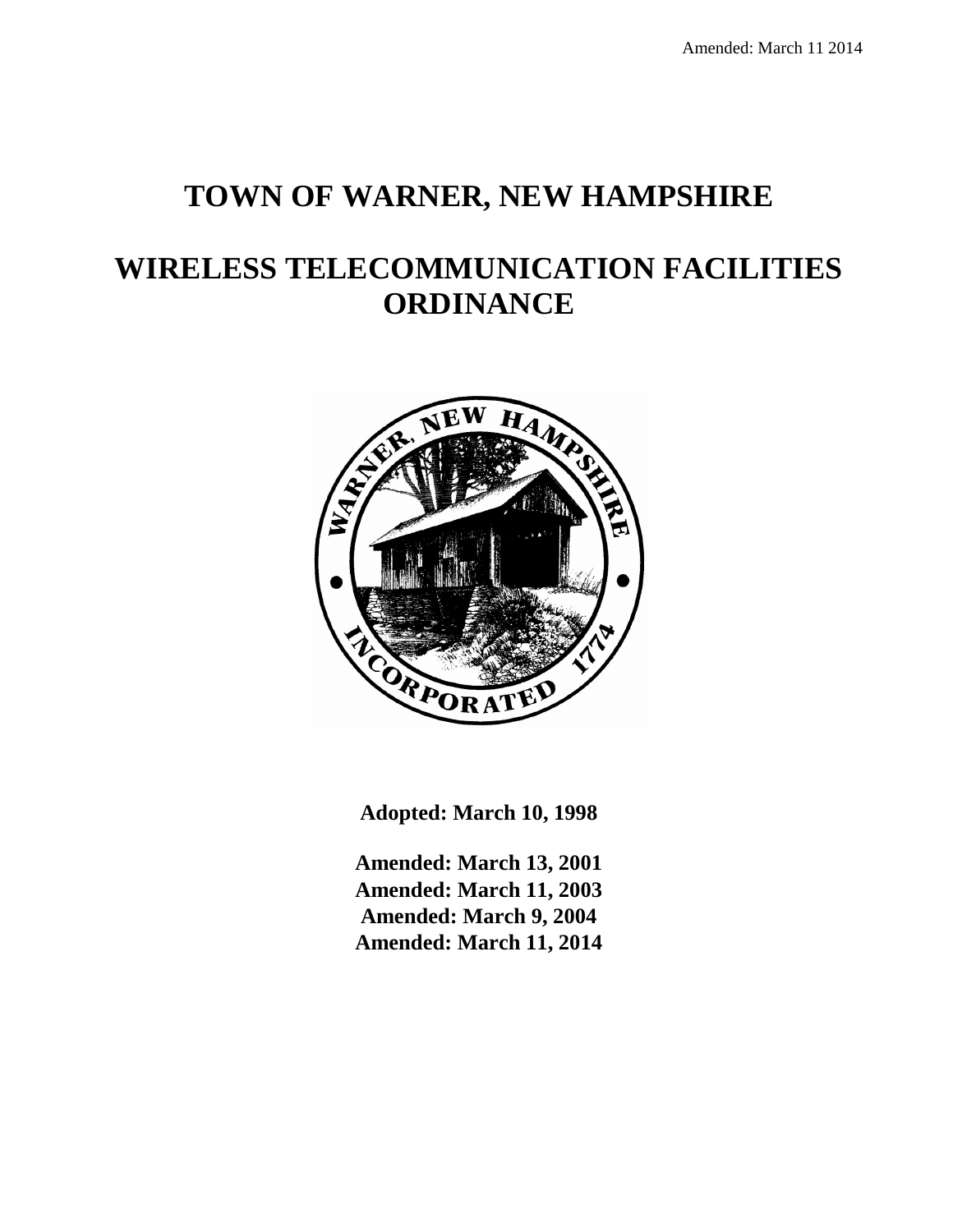## **WIRELESS TELECOMMUNICATION FACILITIES ORDINANCE Warner, New Hampshire**

### **1000.00 WIRELESS TELECOMMUNICATION FACILITIES**

In recognition of the requirements of the Federal Telecommunications Act of 1996, this ordinance is designed and intended to balance the interests of the residents of Warner, telecommunications providers, and Telecommunication customers in the siting of Telecommunication facilities within the Town of Warner, so as to ensure coordinated development of communications infrastructure while preserving the health, safety, and welfare of the town and its residents. This ordinance establishes general guidelines for the siting of wireless telecommunications towers, and antennas to enhance and fulfill the following goals:

- a. Preserve the authority of the Town of Warner Planning Board to provide for reasonable opportunity for the siting of telecommunications services and to provide such services to the community effectively and efficiently.
- b. Minimize the visual impact of such facilities as viewed from other vantage points.
- c. Enhance prosperity through protection of property values, and reduce adverse impacts such facilities may create, including, but not limited to, impacts on: aesthetics, environmentally sensitive areas, historically significant locations, view sheds, flight corridors, health and safety of persons and property.
- d. Provide for co-location and minimal impact siting options through assessment of technology, current location options, future available locations, innovative siting techniques, and siting possibilities beyond the political jurisdiction of the town.
- e. Permit the construction of new towers only where all other reasonable opportunities have been exhausted, and require that towers and antennas be constructed in a manner that minimizes the adverse visual impact of the tower and its supporting facility and access points.
- f. Provide for a tree preservation easement to camouflage towers and support facilities when required by the Planning Board of the Town of Warner.
- g. Require cooperation and co-location, to the greatest extent possible, between competitors in order to reduce cumulative negative impact upon the Town.
- h. Provide constant maintenance and safety inspections for any and all facilities.
- i. Provide for the removal of abandoned facilities that are no longer inspected for safety concerns and Building Code compliance, and provide a mechanism for the Town to remove these abandoned towers to protect the citizens from imminent harm and danger.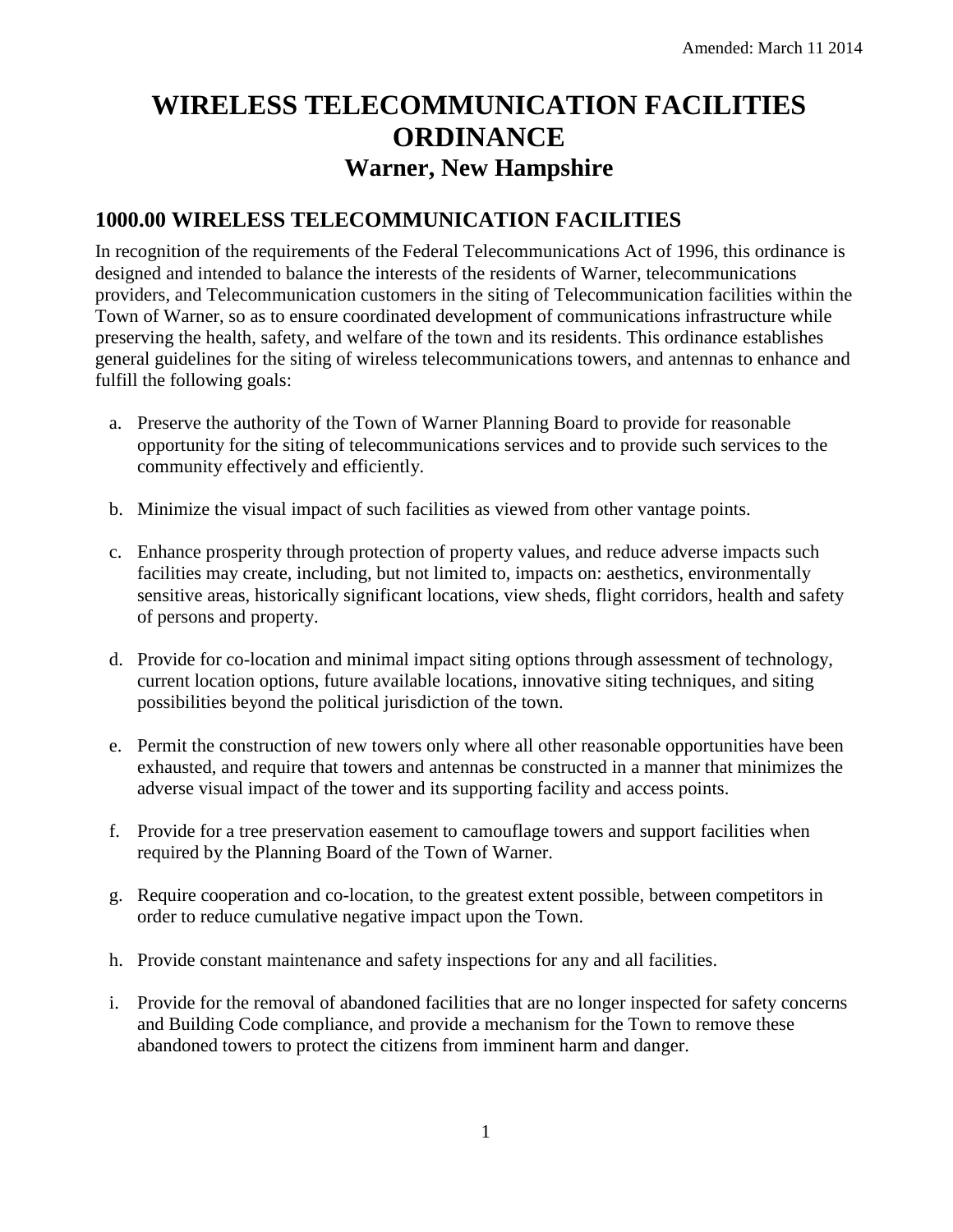#### **1001.00 DEFINITIONS**

- **1001.01 Alternative Tower Structure:** Innovative siting techniques such as artificial trees, clock towers, bell towers, steeples, light poles and similar design mounting structures that camouflage or conceal the presence of antennas are towers.
- **1001.02 Antenna:** Any exterior apparatus designed for telephone, radio, television, personal communications service (PCS), pager network, or any other communications through the sending and/or receiving electromagnetic waves of any bandwidth.
- **1001.03 Average tree canopy height:** The average height above ground level of all trees that provide camouflage for the wireless telecommunications facility, such average to be determined by inventorying the trees to remain after the construction of the wireless telecommunications facility.
- **1001.04 Camouflaged:** A wireless telecommunications facility that is sited in a wooded area or a disguised or hidden part of an existing or proposed building or structure, or a facility placed within an existing or proposed building or structure, or constructed as an alternative tower structure.
- **1001.05 Essential Services**: Services provided by public utility or government agencies through erection, construction or maintenance of underground or overhead gas, electrical, steam or water transmission and distribution systems, and collection, communications, supply or disposal systems. Facilities necessary for the provision of essential services including poles, wires, mains, drains, sewers, pipes, conduits, cables, fire alarm boxes, police call boxes, traffic signals, hydrants and other similar equipment and accessories in connection therewith.
- **1001.06 Guy Wire**: A cable used it to secure and steady a tower.
- **1001.07 Height**: The distance measured from ground level to the highest point on the tower or other structure, including antennas.
- **1001.08 Monopole**: Any tower consisting of a single poll, constructed without guy wires or ground anchors.
- **1001.09 Pre-existing Towers and Antennas:** Any tower or antenna lawfully constructed or permitted prior to the adoption of this ordinance as well as the replacement of any such towers and antennas.
- **1001.10 Secondary Use:** Any use of land or of a building or portion thereof which is unrelated to the principle use of the land or building.
- **1001.11 Stealth Technology:** Any wireless telecommunication facility designed to look like a structure which may commonly be found in the area surrounding such proposed facilities.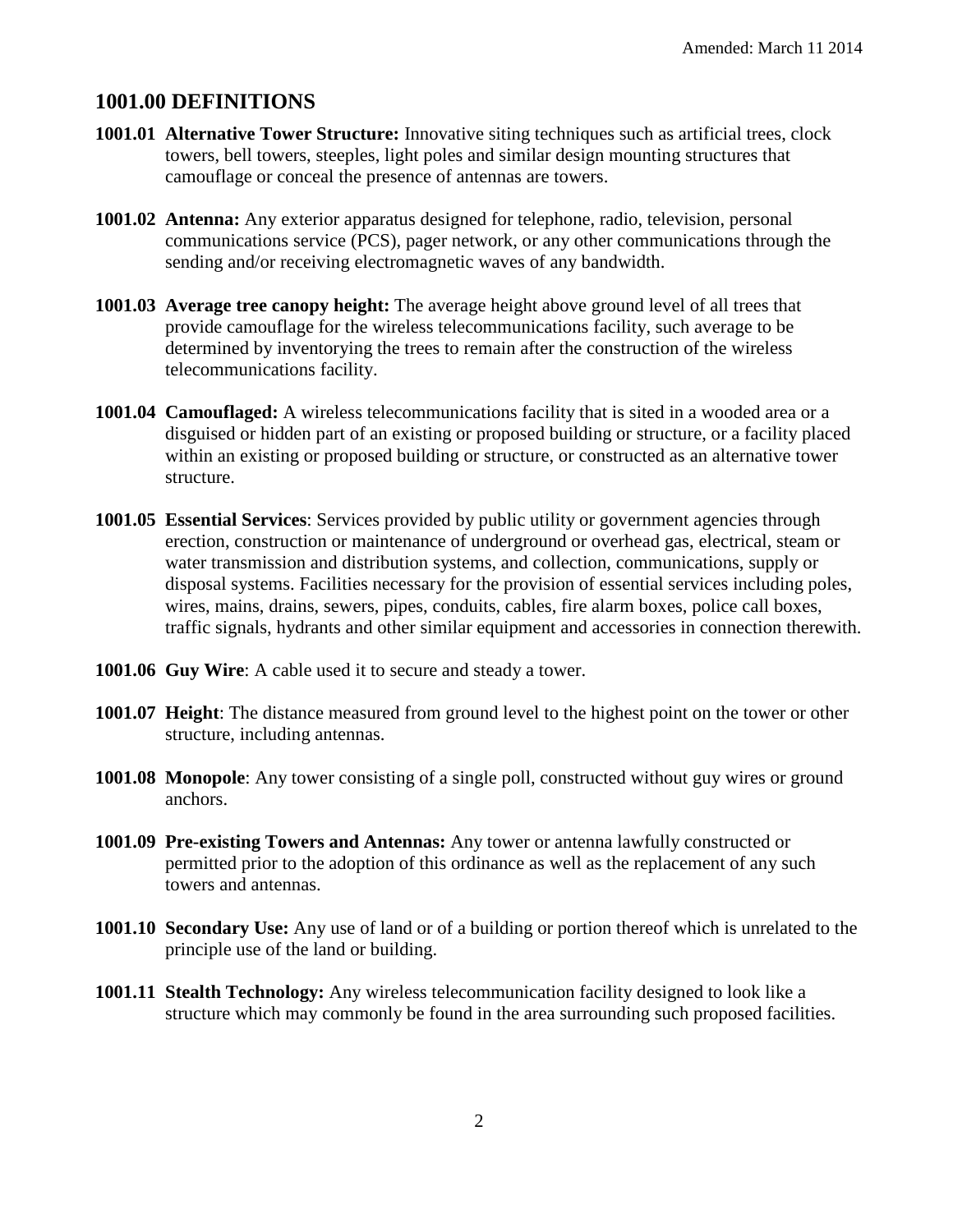- **1001.12 Tower:** A structure that is designed and constructed primarily for the purpose of supporting one or more antennas, including self-supporting lattice towers, guy towers or monopole towers. The term includes radio and television transmission towers, microwave towers, common carrier towers, cellular carrier towers, cellular telephone towers, wireless telecommunication facilities and alternative tower structures.
- **1001.13 Wireless Telecommunication Facilities:** Any structure, antenna, tower, or other device that provides commercial mobile wireless services, unlicensed wireless services, cellular phone services, specialized mobile radio communication (SMR) and personal communications services (PCS), and common carrier wireless exchange access services.
- **1001.14 Substantial modification:** The mounting of a proposed PWSF (Personal Wireless Service Facilities) on a tower or mount which, as a result of single or successive modification applications:
	- a) Increases or results in the increase of the permitted vertical height of a tower, or the existing vertical height of a mount, by either more than 10 percent or the height of one additional antenna array with separation from the nearest existing antenna not to exceed 20 feet, whichever is greater; or
	- b) Involves adding an appurtenance to the body of a tower or mount that protrudes horizontally from the edge of the tower or mount more than 20 feet, or more than the width of the tower or mount at the level of the appurtenance, whichever is greater, except where necessary to shelter the antenna from inclement weather or to connect the antenna to the tower or mount via cable; or
	- c) Increases or results in the increase of the permitted square footage of the existing equipment compound by more than 2,500 square feet; or
	- d) Adds to or modifies a camouflaged PWSF in a way that would defeat the effect of the camouflage

## **1002.00 APPLICABILITY**

- **1002.01 Public Property:** The terms of this ordinance shall apply to all wireless telecommunications facilities proposed to be located within the Town of Warner whether on property owned by the Town of Warner or on privately owned property, or on property owned by another governmental entity that acts in a proprietary capacity to lease such property to a carrier.
- **1002.02 Amateur Radio, Receive-Only Antennas:** This ordinance shall not govern any tower, or the installation of any antenna that is under thirty-five (35) feet in height and is owned and operated by a federally-licensed amateur radio station operator or is used exclusively for receive-only antennas. This application adopts the provisions and limitations as referenced in RSA 674:16, IV.
- **1002.03 Essential Services and Public Utilities:** Wireless telecommunications facilities and not be considered infrastructure, essential services, or public utilities, as defined or used elsewhere in the town's ordnances and regulations. Siting for telecommunications facilities is the use of land and subject to the town's zoning ordinance and all other applicable ordnances and regulations.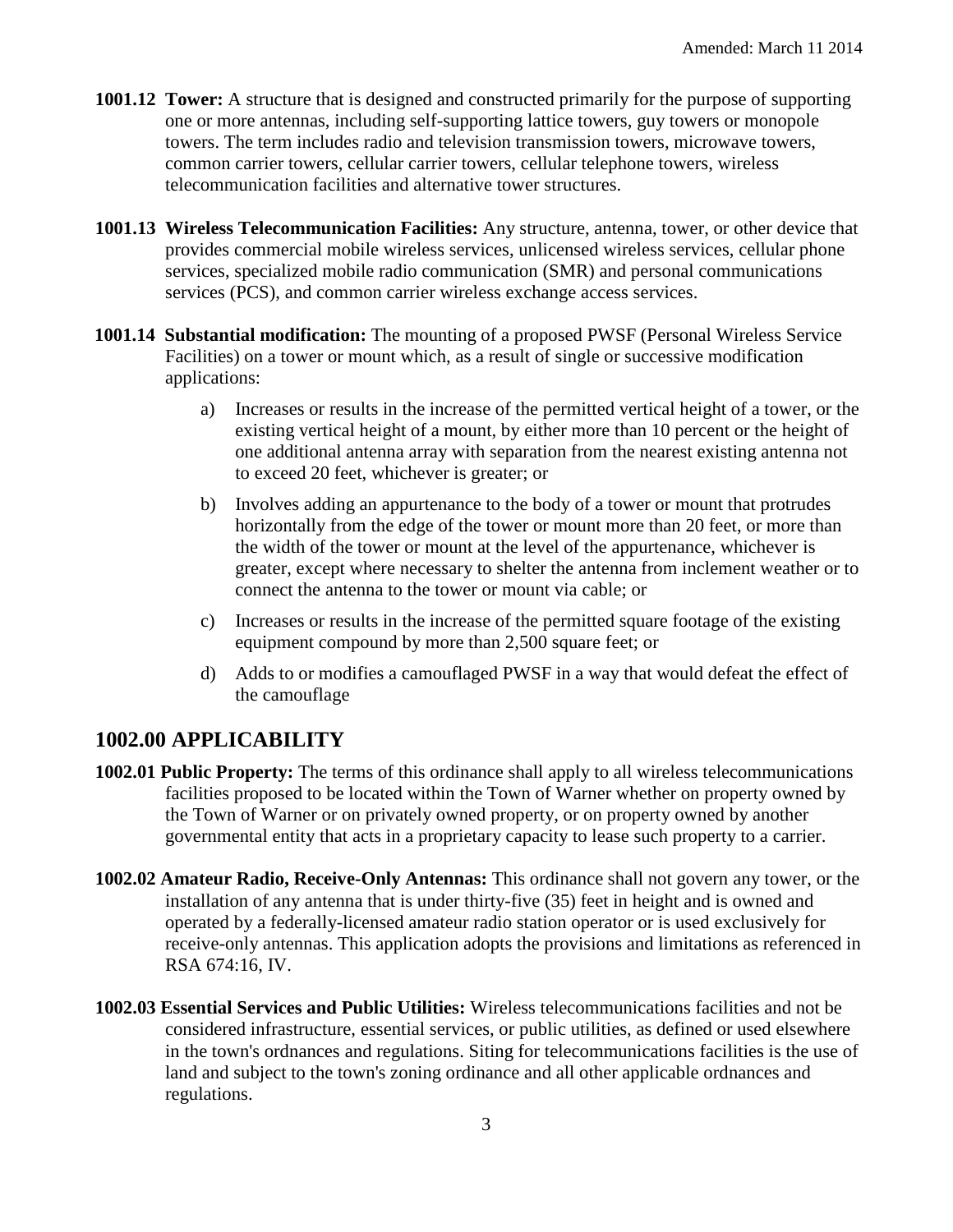- **1002.04** Collocation applications and non substantial modification applications shall be reviewed for conformance with applicable building permit requirements but shall not otherwise be subject to zoning or land use requirements, including design or placement requirements, or public hearing review.
- **1002.05** Notwithstanding the limitations in 1002.04, nothing in this Ordinance shall be construed to:
	- a) Limit or preempt the scope of an authority's review of zoning, land use, or permit applications for the siting of new towers or for substantial modifications to existing towers, mounts, or PWSFs (Personal Wireless Service Facilities).
	- b) Prevent a municipality from exercising its general zoning and building code enforcement powers pursuant to RSA 672 through RSA 677 and as set forth in this Ordinance.

## **1003.00 SITING STANDARDS**

#### **1003.01 General Provisions**

- a. A Site Plan application and Site Plan Review approval are required for any wireless telecommunication facility construction. Co-location of facilities must meet all current Site Plan Review regulations.
- b. The uses in this section are deemed to be permitted uses in the designated district in accordance with all other applicable ordinances and regulations of the Town including Site Plan Review and approval by the Warner Planning Board.
- c. Antennas and towers may be considered either principle or secondary uses. A different existing use or an existing structure on the same lot shall not preclude the installation of an antenna or tower on such lots.
- d. For purposes of determining whether the installation of a tower or antenna complies with district development standards, the dimension of the entire lot shall control, even though the antennas and towers may be located on leased parcels within such lots.
- e. If a wireless telecommunication facility is to be located on an easement or leased area, said easement or leased area shall have a minimum area equal to an area having a radius of 125% of the tower's height plus additional area for accessory structures and access, if required.
- f. All free-standing towers, except in pre-existing sites, must be set back a distance equal to 125% of the height of the tower from any off-site residential structure. Towers and accessory facilities must satisfy the minimum zoning district setback requirements.
- g. Towers that are constructed and antennas that are installed in accordance with the provisions of this ordinance on a non-conforming lot or in conjunction with a nonconforming use shall not be deemed to constitute the expansion of a non-conforming use or structure.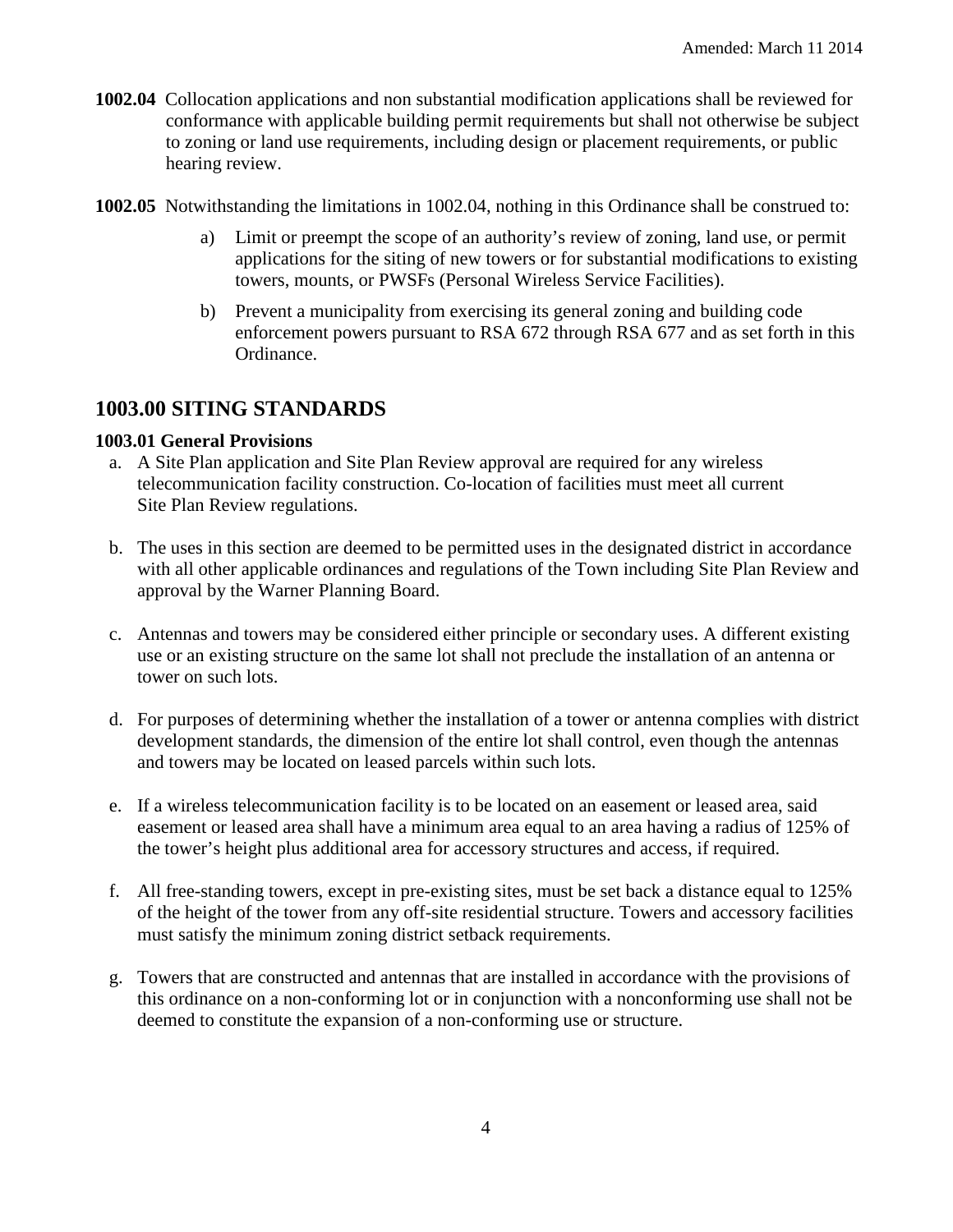#### **1003.02 Wireless Telecommunication Facilities Location, Construction and Performance Requirements.**

Traditional lattice, guyed, and monopole towers with external arrays are prohibited. All new wireless telecommunication facilities must either be camouflaged or employ appropriate stealth technologies that are visually compatible and in scale with the rural character of the Town and its villages and shall satisfy the following additional requirements:

- a. A wireless telecommunication facility proposed to be located on or within a building or structure shall employ stealth technologies and be architecturally compatible with a host building or structure.
- b. Unless paragraph "a" applies, all wireless telecommunication facilities shall be camouflage in a wooded area and shall not project higher than twenty (20) feet above the average tree canopy height of the proposed site.
- c. No tree cutting, removal, or damage shall be allowed within a 200 foot radius of the perimeter of the fenced facility, beyond the absolute minimum required for construction. The interior area of the fenced facility shall be the minimum necessary to support and service the wireless telecommunication facility.
- d. In all cases, the applicant shall demonstrate legal capacity to control tree cutting and removal from the proposed camouflage area.
- e. In all cases, the top of the tower shall be at least 100 ft. below the nearest ridgeline. The nearest ridgeline shall be measured directly upslope from the tower and extend a maximum of onequarter (1/4) mile radius from the point that the extended line from the tower intersects the ridgeline.

#### **1003.03 Districts Permitted**

- a. Pre-existing Towers and Co-Location: Two telecommunication tower sites exist within the town limits of Warner as of January 1, 1998.
	- 1. Summit of Mount Kearsarge (a State facility)
	- 2. MCT Communication, Inc. site on Tory Hill

Additionally, there are wireless telecommunication facility sites in Warner and in neighboring towns that serve Warner and the Route 89 corridor. Co-location on any of these facilities is a priority consideration for any new communication providers before any application for new tower construction will be accepted by the Zoning Board of Adjustment or the Planning Board. Any provider intending to co-locate on the MCT tower or the Kearsarge tower in Warner must submit written notification and application to the Planning Board. Notwithstanding anything in this ordinance to the contrary, this ordinance shall not apply to any pre-existing towers and antennas; however, any changes to either of these facilities by present or future owners must conform with height, aesthetics and lighting Site Plan Review standards in effect at that time.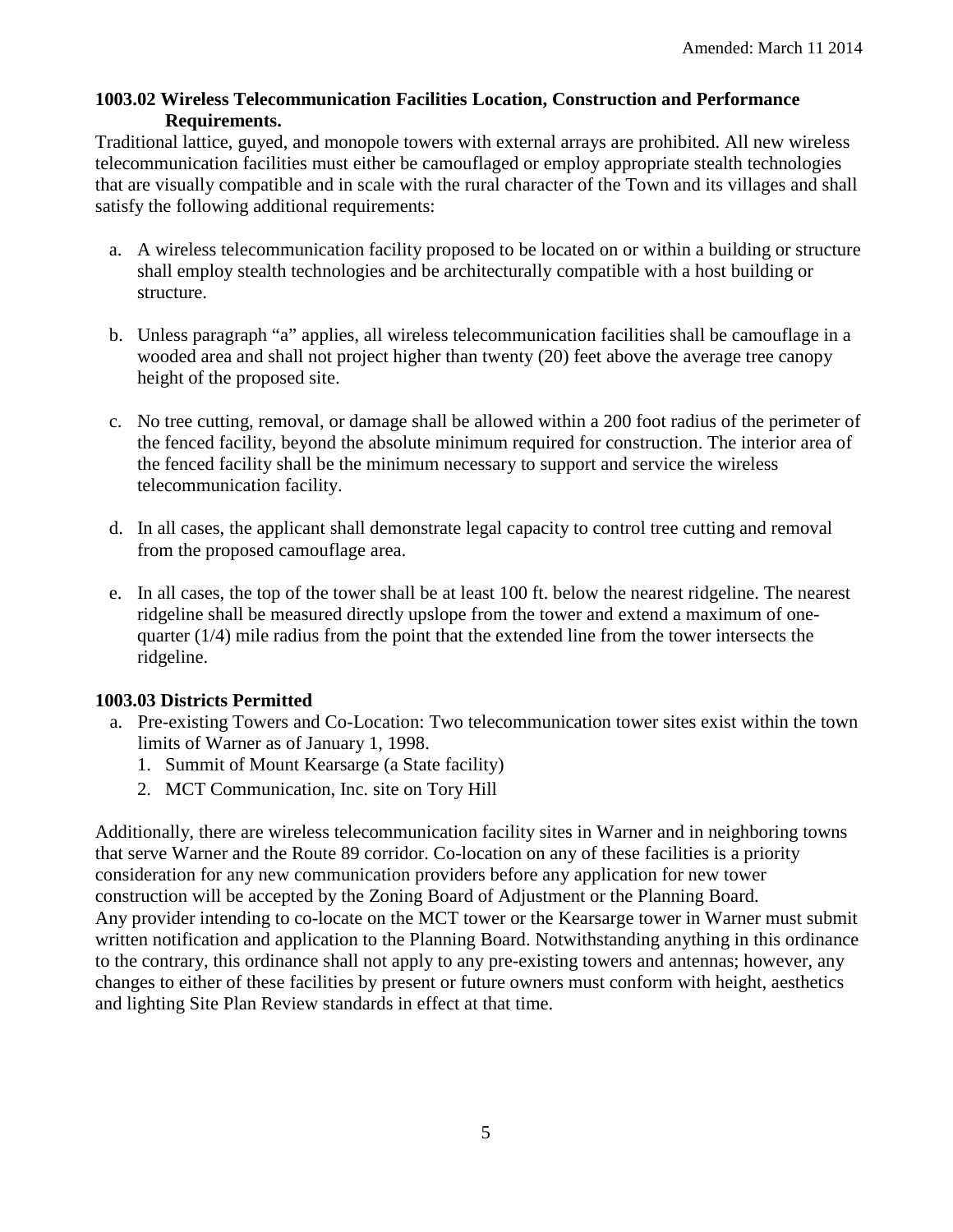- b. New Towers: New tower construction and co-location of wireless telecommunication facilities shall be permitted in the following districts subject all applicable local, state and federal regulations as well as Site Plan Review and approval by the Planning Board. New tower construction is permitted by Special Exception in the following areas:
	- R1 Not Permitted R2 Special Exception R3 Special Exception B1 Not Permitted C1 Special Exception OC1 Not Permitted OR1 Special Exception
- c. All applications shall present written information that addresses, to the satisfaction of the Zoning Board of Adjustment, the requirements of this ordinance. In addition, before approving an application for a Special Exception for a wireless telecommunications facility, the Zoning Board of Adjustment shall find that the application complies with Special Exception standards of Article XVII, C.1. of the Zoning Ordinance of the Town of Warner.

## **1004.00 BONDING SECURITY AND INSURANCE**

Recognizing the extremely hazardous situation presented by abandoned and unmonitored towers, the Planning Board shall set the form and amount of security that represents the cost for removal and disposal of abandoned towers in the event that the tower is abandoned and the tower owner is incapable and/or unwilling to remove the tower in accordance with Section 1005.00. Bonding and surety shall be consistent with the provisions in the Site Plan Regulations. Furthermore, the Planning Board shall require submission of proof of adequate insurance covering accident or damage.

## **1005.00 REMOVAL OF ABANDONED ANTENNAS AND TOWERS**

Any tower that is not operated for a continuous period of twelve (12) months shall be considered abandoned and hazardous to the public health and safety. In addition, any antenna or tower that fails to comply with Sections 1006.00 and 1007.00 relative to compliance with federal, state and local standards shall be considered abandoned. The owner shall remove the abandoned structure within ninety (90) days of receipt of a Declaration of Abandonment from the Town. A Declaration of Abandonment shall only be issued following a Public Hearing Notice according to RSA 676:4, with noticed abutters and the last known owner/operator of the tower. If the abandoned tower is not removed within ninety (90) days, the Town may execute the security and have the tower removed. If there are two or more uses of a single tower, this provision shall not become effective until all uses cease using the tower.